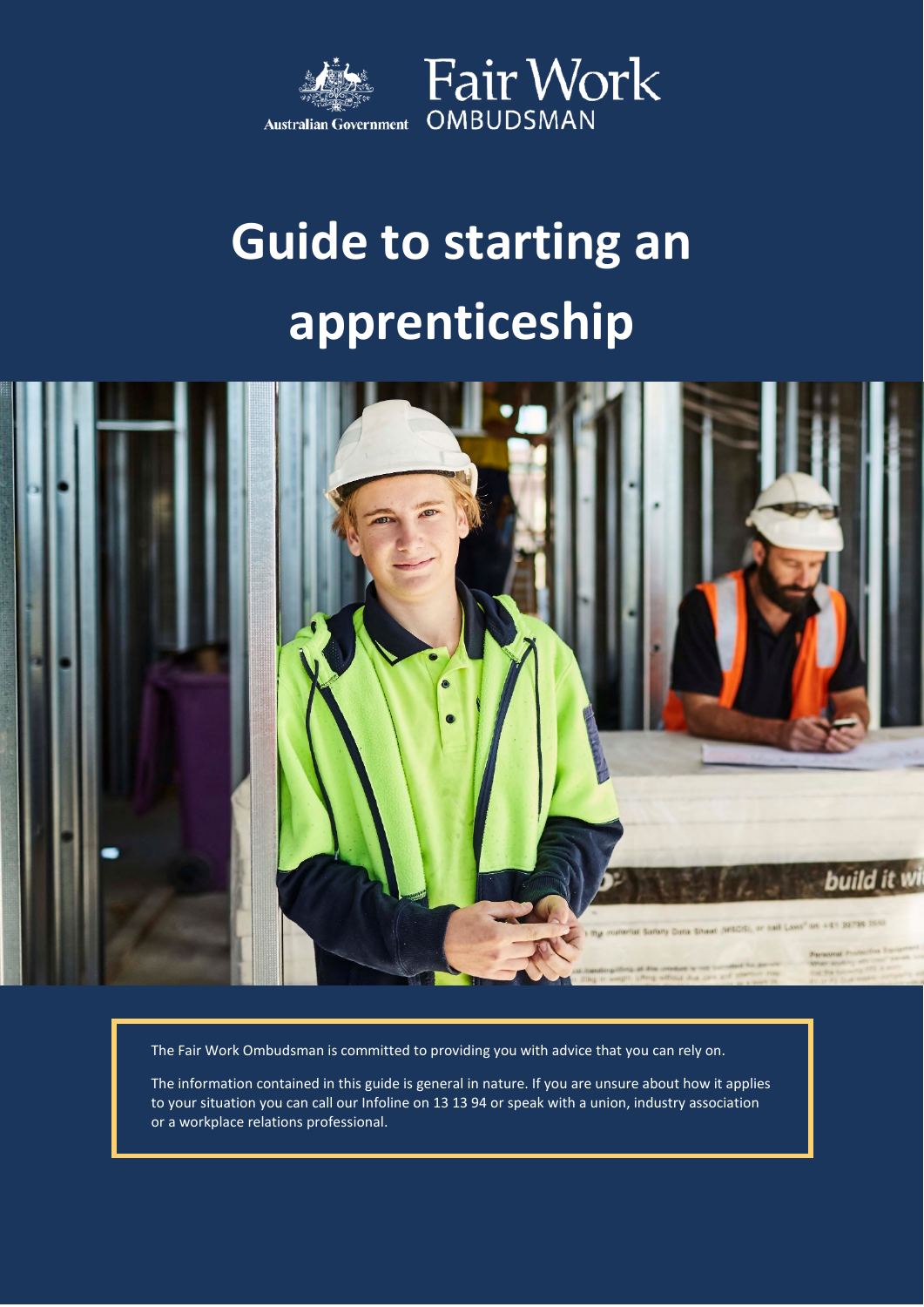# **Why use this guide?**

Starting an apprenticeship can be an exciting time. It can also be a little nerve-wracking. We think it's important to know your rights and responsibilities before you start work, so you can focus on settling into your apprenticeship.

This guide provides the information you need to know and links to further resources. You can also complete our free Starting a new job online [learning](http://www.fairwork.gov.au/learning) course at fairwork.gov.au/learning

### **Who is an apprentice?**

An apprentice is someone who combines work and study to obtain a trade qualification, for example, as a carpenter, chef or hairdresser. An apprenticeship typically takes between 1 to 4 years to complete.

You need to have a formal training contract with the relevant state or territory training authority and regularly undertake training through a Registered Training Organisation (RTO), for example a TAFE or registered training provider. You can find your relevant state or territory training authority at the end of this guide.

#### **Who is a trainee?**

A trainee is someone who combines work and study to obtain a certificate qualification in a particular industry or occupation, for example, office work, childcare or information technology. It takes approximately 1 to 2 years to complete a traineeship. For more information about [trainees](http://www.fairwork.gov.au/apprenticestrainees) visit fairwork.gov.au/apprenticestrainees

# **Your rights and entitlements**

Most employers and employees (including apprentices) in Australia are covered by something called awards and by the National Employment Standards (NES) which set out minimum pay rates, leave entitlements and conditions. Before starting your apprenticeship, it's helpful to know the answers to these important questions

### **What are the National Employment Standards?**

The NES are minimum standards that have to be provided to all employees:

- **Maximum weekly hours** 38 hours per week, plus reasonable additional hours
- **Requests for flexible working arrangements** certain employees can request a change in their working arrangements
- **Parental leave** up to 12 months unpaid leave per employee, as well as the right to request an additional 12 months leave
- **Annual leave** 4 weeks paid leave per year, plus an additional week for some shiftworkers
- **Personal/carer's leave** (also known as sick and carer's leave), compassionate leave and family and domestic violence leave – 10 days per year paid personal/carer's leave (pro rata for part-time employees), 2 days unpaid carer's leave, 2 days compassionate leave as required, and 5 days unpaid family and domestic violence leave (in a 12 month period)
- **Community service leave** unpaid leave for voluntary emergency management activities and leave for jury service
- **Long service leave** paid leave for employees who have been with the same employer for a long time
- **Public holidays** an entitlement to a day off on a public holiday, unless reasonably requested to work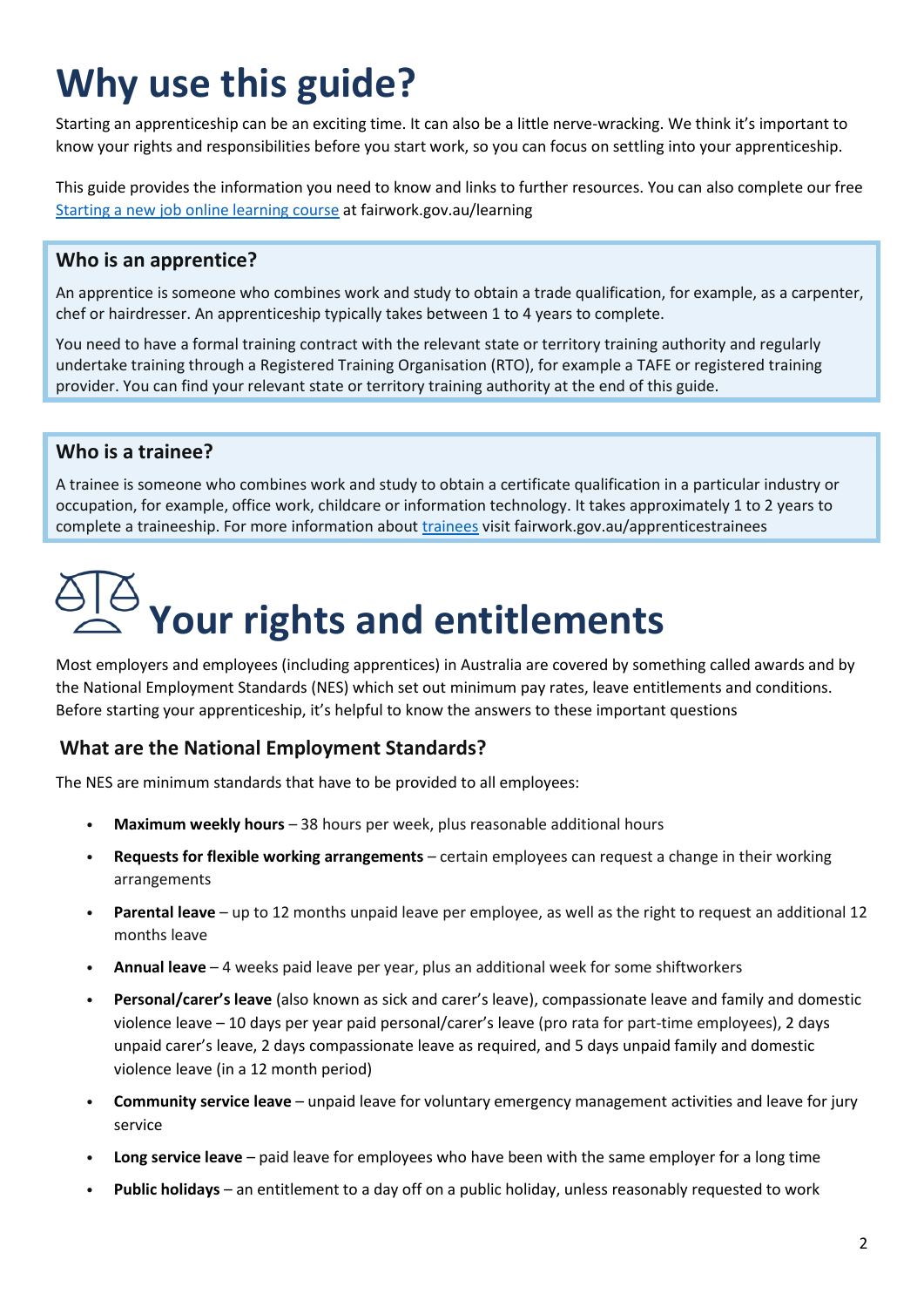- **Notice of termination and redundancy pay** up to 5 weeks notice of termination and up to 16 weeks redundancy pay
- **Fair Work [Information](http://www.fairwork.gov.au/fwis) Statement** and **Casual [Employment](http://www.fairwork.gov.au/ceis) Information Statement** the Fair Work Information Statement must be provided to all new employees. Visit fairwork.gov.au/fwis to download a copy. The Casual Employment Information Statement must also be provided to casual employees (visit fairwork.gov.au/ceis to download a copy). Note that apprentices and trainees can't be engaged on a casual basis.
- **Casual conversion** the right for a casual employee to become a permanent employee in some circumstances. Note that apprenticeships and traineeships can't be engaged on a casual basis.

```
For more information about each of the NES go to fairwork.gov.au/nes
```
### **What award or agreement covers my employment?**

Your apprenticeship is likely to be covered by an award or registered agreement. These are legal documents that provide entitlements such as rates of pay and breaks.

| <b>Awards</b> |
|---------------|

An award is a document that sets out the minimum wages and conditions for an industry or occupation. Awards cover things like apprentice pay, hours of work, rosters, breaks, allowances, penalty rates and overtime.

```
To find the award that applies to your job go to fairwork.gov.au/awards
```
#### Registered agreements

An agreement is a document that sets out the minimum wages and conditions for a workplace. When an agreement is in place, it will usually apply instead of the award.

For more information on [agreements](http://www.fairwork.gov.au/awards-and-agreements) go to fairwork.gov.au/awards-and-agreements



#### Award/agreement free employees

Some jobs will not be covered by an award or agreement. Employees in these types of jobs are award/agreement free and are entitled to the national minimum wage and the NES. The national minimum wage doesn't include special rates for apprentices. Apprentices who are award/agreement free must be paid at least the minimum rates provided for apprentices in the Miscellaneous Award.

# **What should I be paid?**

To be paid apprentice pay rates, you must have a formal training contract with your employer that is registered and recognised by a state or territory training authority. You must be paid at least the minimum wage in your award or agreement. If your award or agreement doesn't have apprentice pay rates, you should be paid the minimum rates for the job you do. You should also be paid any penalty rates or allowances that apply under your award or agreement.

If you are award/agreement free you must be paid at least the minimum rates provided for apprentices in the Miscellaneous Award. You should get a pay slip from your employer no later than one day after pay day. Your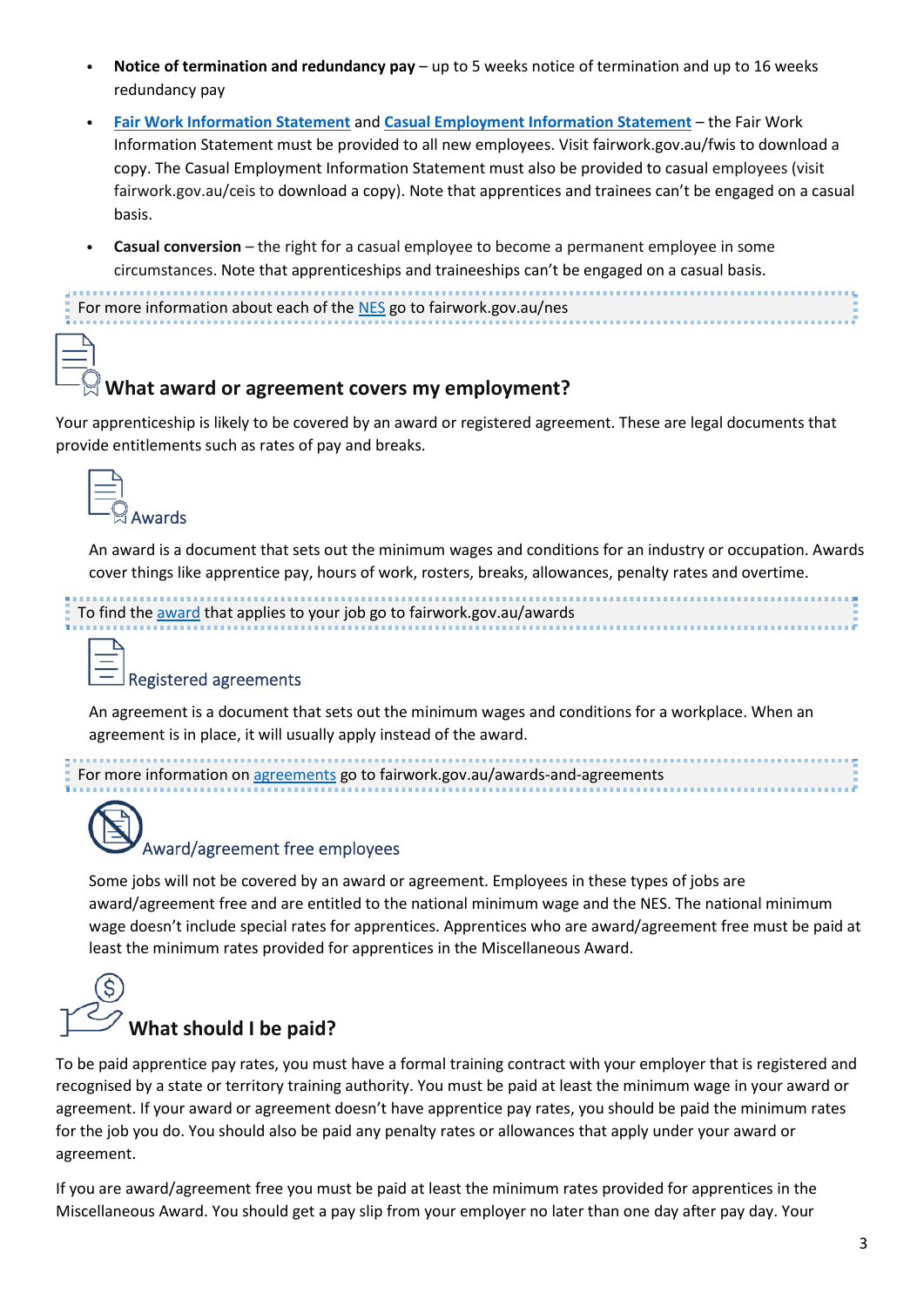employer should also be keeping records about your employment including details about your pay, hours of work and leave entitlements.

For help with pay rates and [entitlements](http://www.fairwork.gov.au/pact) go to fairwork.gov.au/pact or call our Fair Work Infoline on **13 13 94**.

### **Adult apprentices**

Some awards and agreements provide for adult apprentices. Generally, an adult apprentice is 21 years of age or older when they commence their apprenticeship. This means that if an apprentice begins their apprenticeship at 20 years of age, they are not eligible to receive adult apprentice wage rates, even if they will turn 21 during their apprenticeship.

Adult apprentices will usually have their own pay rate in an award. If there are no adult apprentice rates in the award, you get paid the regular apprentice pay rates.



### **What hours will I be working?**

As an apprentice you can combine time at work with training, and can be full-time, part-time or school-based (you can't be a casual employee). Your type of employment affects the hours you work, your pay rate and your entitlements:

- **full-time apprentices** usually work, on average, 38 hours per week, plus reasonable additional hours.
- **part-time apprentices** work, on average, less than 38 hours per week. These apprentices work a regular pattern of hours which are usually recorded in writing. Part-time apprentices get entitlements such as annual leave and personal/carer's leave.

If you're not sure how you're being employed, you should check with your employer before you start.

For more information on the [different types of employment](http://www.fairwork.gov.au/employee-entitlements/types-of-employees) go to fairwork.gov.au/employee-

entitlements/types-of-employees

#### **School-based apprentices**

School-based apprenticeships allow senior high school students to commence an apprenticeship while at school. School-based apprentices work part-time and undertake the first stage of their formal on or off-the-job apprenticeship training. School-based apprentices work part-time and receive the same entitlements as other parttime employees.

It's a good idea to keep a diary of the hours you work. Important information can include: the dates you work, the time you start and finish, your breaks, the name of your supervisor on your shift and any leave you take. Our free Record My Hours app makes it quick and easy for you to record and store the hours you work, plus other information about your employment.

For more information about the [Record](http://www.fairwork.gov.au/app) My Hours app including how to download it go to fairwork.gov.au/app

## **When do I get pay increases?**

As an apprentice, you get paid a percentage of the full tradesperson's wages as set out in your award or agreement. This percentage is usually based on the stage of your apprenticeship.

Minimum pay rates will usually increase on 1 July each year and also when you move through your apprenticeship. The type of progression that applies depends on your award or agreement and is usually: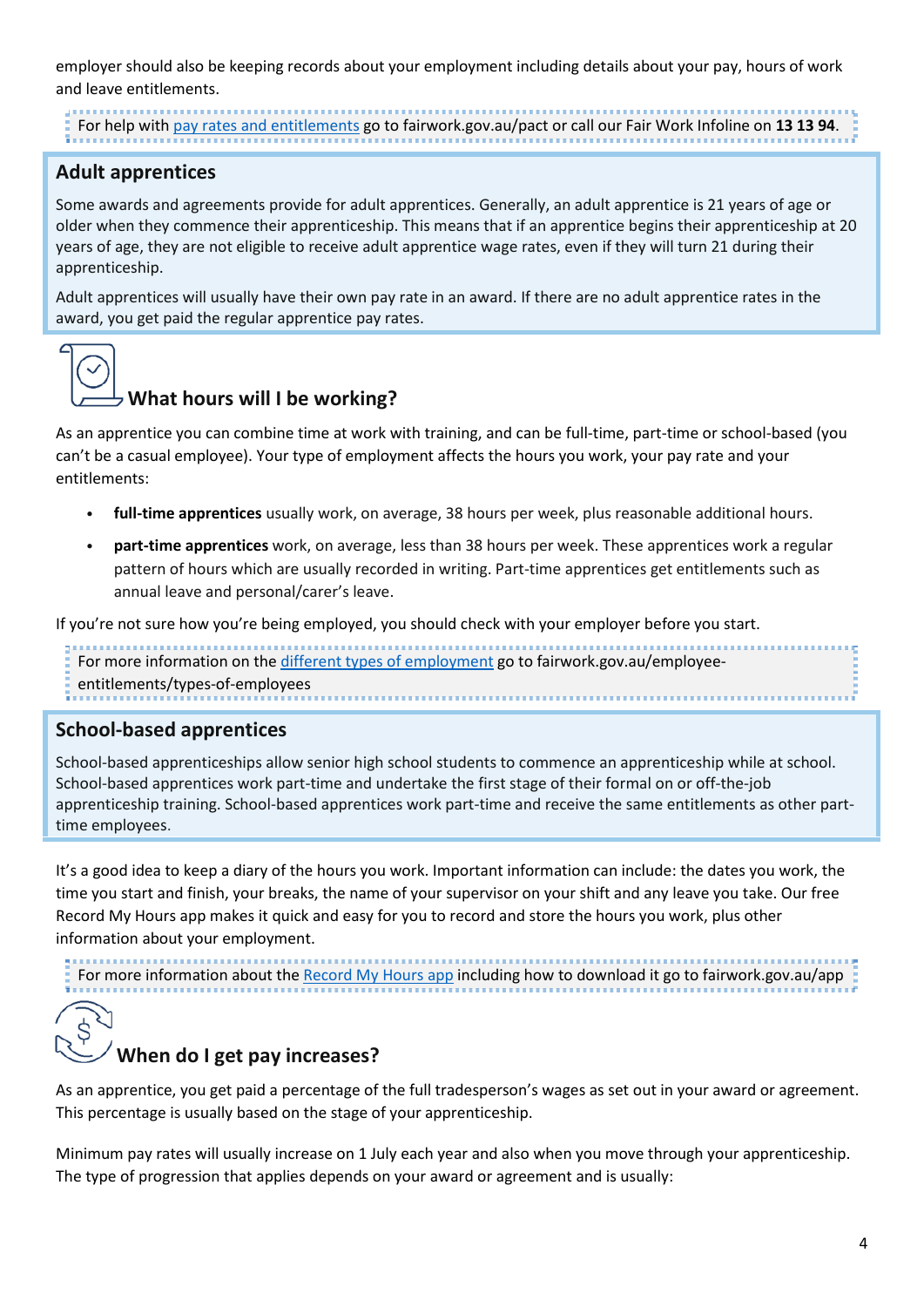- **time-based** you progress to the next pay level after you've worked a certain amount of time (for example, 12 months) or
- **competency-based** you move to the next pay level when you've met certain requirements of the apprenticeship (which might be earlier than 12 months). Once your apprenticeship is completed and signed off by both your RTO and your employer, you get paid the tradesperson's pay rate.

# **Do I get paid for the time I spend at training?**

As an apprentice, the time you spend at trade school is paid time and is included in your ordinary hours of work. You'll discuss with your RTO and employer when and how often you will undertake training. If you don't undertake your trade schooling when you're supposed to, you don't get paid for that time (unless you're on sick leave or another type of approved leave).

For full-time students who are also school-based apprentices, you are not paid for each hour you spend at trade school. Instead, for training you are paid an additional 25% of the hours you work for your employer each week. This can be averaged over a semester or the year.

### **Example: Payment for training for school-based apprentices**

Sean is a full-time school student doing a school-based apprenticeship. He works 8 hours per week with his employer. Sean gets paid a total of 10 hours per week which is made up of:

- 8 hours he works with his employer
- 2 hours for his off-the-job training (being 25% of the 8 hours he works for his employer).



## **Do I have to pay for training fees and prescribed textbooks?**

The money you spend on training fees and prescribed textbooks must be reimbursed by your employer within the timeframe set out in the relevant award. Usually your employer does not have to reimburse you if:

- your progress in the course is unsatisfactory
- your employer pays the costs and fees directly to the RTO
- you aren't working for them at the time that the costs have to be reimbursed.

If you're an apprentice in Queensland you may have different entitlements.

| Go to our Pay and Conditions Tool at fairwork.gov.au/PACT for more information. |  |  |  |  |  |  |  |  |  |  |  |  |  |  |  |  |  |  |  |  |  |  |  |  |  |  |  |
|---------------------------------------------------------------------------------|--|--|--|--|--|--|--|--|--|--|--|--|--|--|--|--|--|--|--|--|--|--|--|--|--|--|--|
|                                                                                 |  |  |  |  |  |  |  |  |  |  |  |  |  |  |  |  |  |  |  |  |  |  |  |  |  |  |  |



## **What about taxation and superannuation?**

Your employer should deduct tax from your wages. Paying 'cash in hand' without deducting tax is illegal. You should not be asked to get an ABN because, as an apprentice, you can't be engaged as a contractor.

If you earn over a certain amount each month, your employer is also required to pay superannuation for you. Superannuation is paid in addition to your minimum wage; your employer can't deduct it from your wages.

You can find more information about superannuation contributions at our [Tax and superannuation page](http://www.fairwork.gov.au/pay/tax-and-superannuation) at fairwork.gov.au/pay/tax-and-superannuation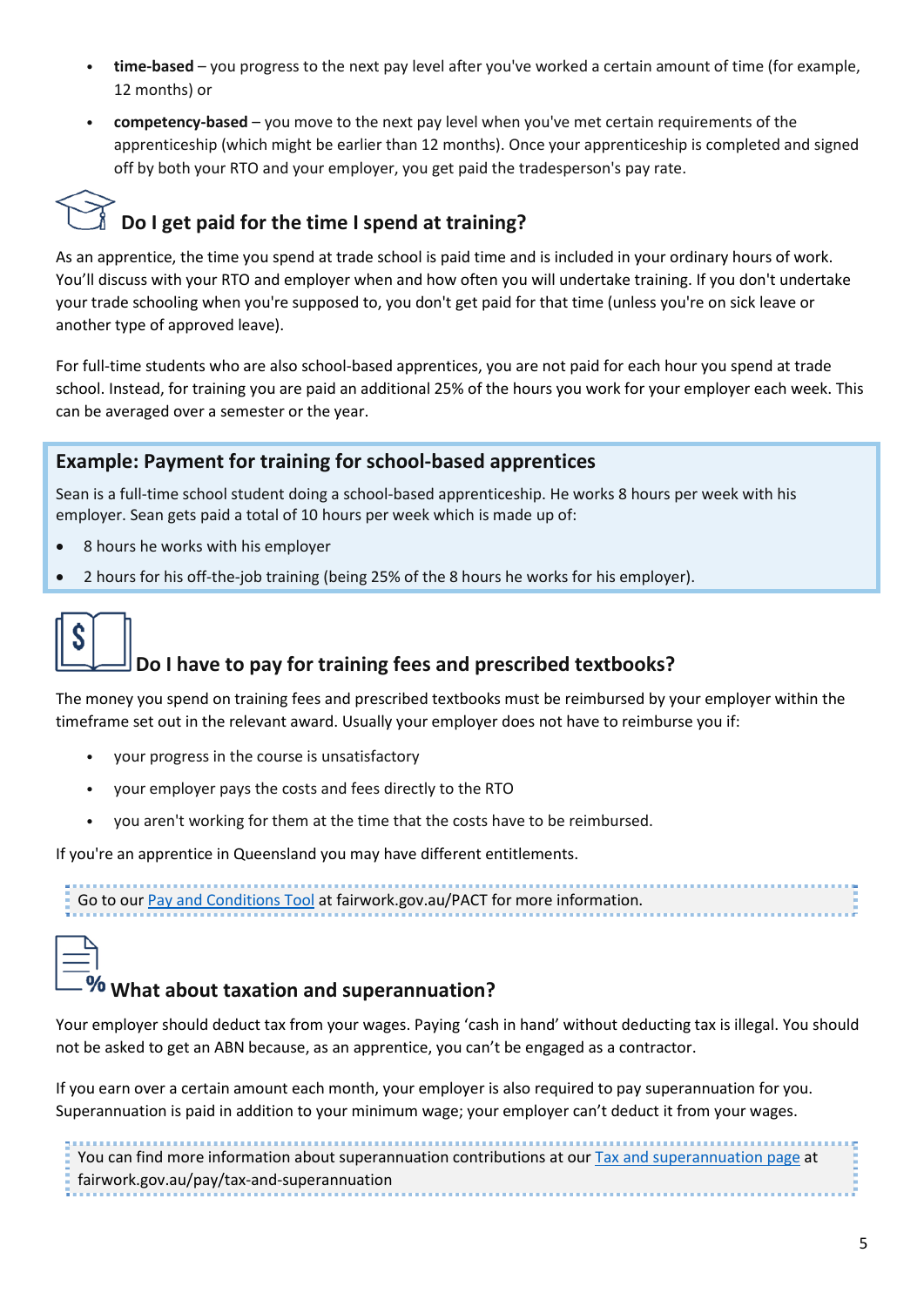## **What paperwork should I get?**

You need to get a formal training contract from your employer. It outlines your employer's obligations to provide training and the qualification you are working towards achieving. Training contracts are registered with your state or territory training authority.

You will also need a negotiated training plan endorsed by your RTO and your employer that specifies the training required to achieve the appropriate nationally recognised qualification. The training plan should specify:

- the qualification to be issued on completion of the training plan
- the training/tasks to be delivered by the employer
- the training to be delivered by the RTO and where and when that training will occur
- the end date of your apprenticeship
- units of competency that you must achieve together with the expected completion date for each
- any relevant units of competency that you have already completed (recognition of prior learning)
- training materials, resources, facilities and supervision arrangements that will support the training
- any additional support you may require if there are identified barriers of learning (for example, poor literacy and numeracy skills)
- how and when the RTO plans to monitor and assess your progress
- an addendum, used to capture additional information required for school-based apprenticeships.

You might also get a contract of employment or employment offer which sets out things like your pay and entitlements, which can't be lower than your minimum entitlements under your award or agreement.

# トトト

## **How long is my probation period?**

Probationary periods apply to all apprenticeships and are included in the apprenticeship duration (they usually range from 30 to 90 days) as determined through the approved training scheme. This is separate to any other workplace trial or probationary period. Apprentices on probation should still be paid the correct minimum wage and get their NES entitlements, including notice of termination if the employer decides to end their employment.

While on probation, the apprentice or employer can withdraw from the training contract simply by giving the appropriate period of notice (which comes from the NES or applicable award/agreement). As soon as the probationary period has elapsed, the training contract becomes binding on both parties. It can only be cancelled or transferred by mutual consent or, where there is no agreement, by application to the relevant government department.



- **Sham training arrangements:** your employer should not pay you as an apprentice unless you have a registered and recognised training contract with a state training authority (within the timeframe required).
- **Goods or services instead of pay:** you should be paid at least your minimum wage for all hours that you work. You shouldn't get things like food or clothes instead of your wages.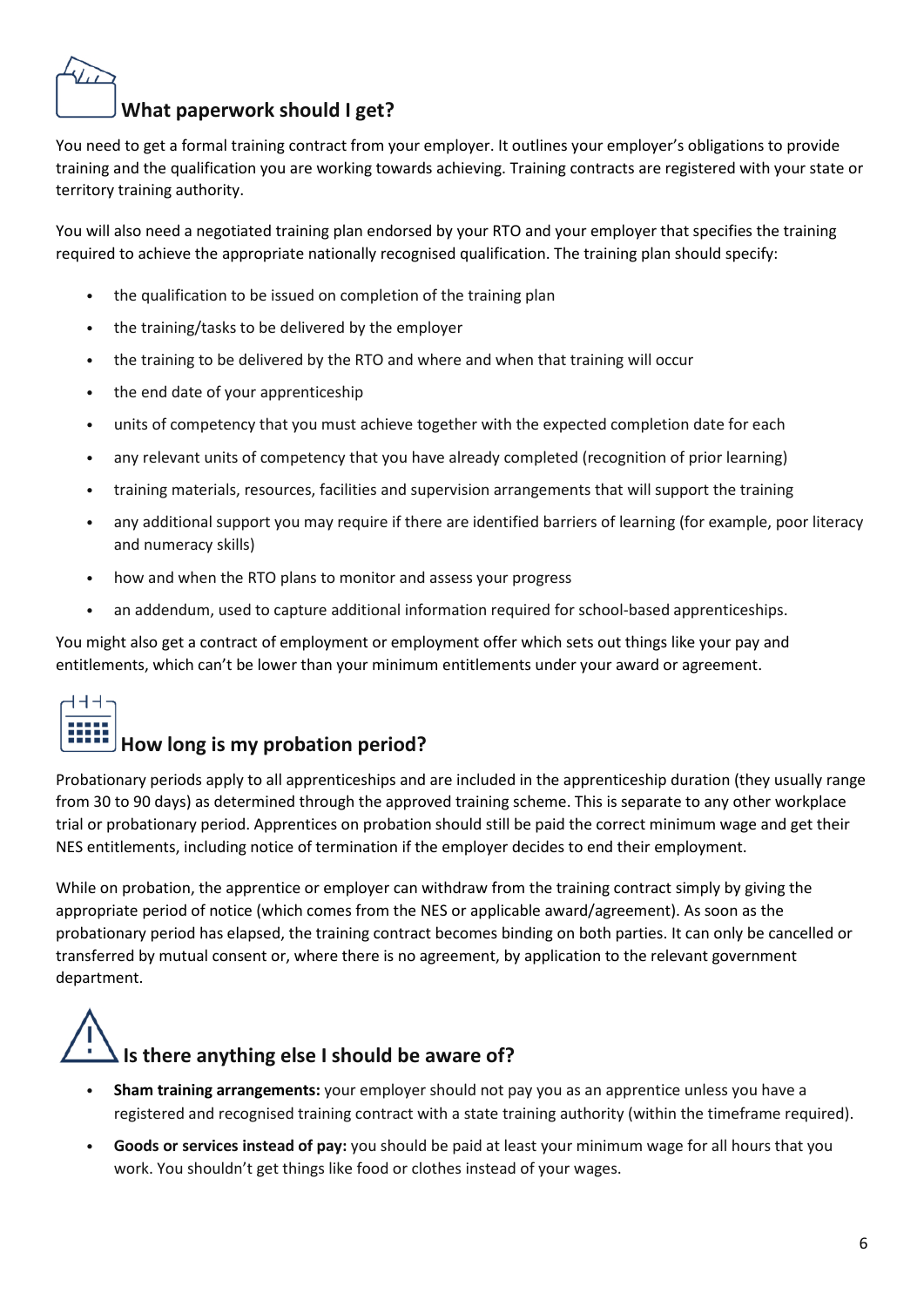- **Deductions:** your employer can only take money out of your pay in limited circumstances. Unless your industrial instrument says otherwise, generally your employer can't take money out of your pay for breakages/accidents, till shortages or customers who don't pay.
- **Adverse action and discrimination:** your employer shouldn't take adverse action against you for exercising your workplace rights (for example, taking leave under the NES) or for a discriminatory reason such as pregnancy, age or religion. Adverse action can include things like your employer ending your employment or cutting your hours of work.

For more information on your workplace rights check out the [fact sheets](http://www.fairwork.gov.au/factsheets) available at fairwork.gov.au/factsheets ,,,,,,,,,,,,,,,,,,,,,,,,,,,,,,,,,,,,,,

### **Tailored advice from your union**

Unions represent employees in the workplace. Unions can provide their members with information, advice and support. For information about union membership and advice and assistance on workplace issues please visit the [Australian](http://www.actu.org.au/) Council of Trade Unions at actu.org.au.



As an apprentice you'll have responsibilities to your employer. The work that you do will be helping your employer to run their business so you should make sure that you're working to the best of your ability. You should perform all the duties of your job and comply with any lawful and reasonable directions that your employer gives you. You should also let your employer know if there is anything in the workplace that concerns you.

Make sure that you know about and follow the workplace's policies and procedures, including those that relate to a safe and healthy workplace. Part of contributing to a safe and healthy workplace is ensuring that you do not discriminate, bully, harass or sexually harass other employees or anyone else you interact with in your role. You should also make sure that you don't reveal any confidential information about the business.

It's important to your employer that you are punctual and reliable. You should let your employer know as soon as possible if you can't make it to work. For example, if you're sick or have to care for someone who is sick. We recommend you find out your employer's preferred way of notifying them. For example, do you have to call them if you're sick or can you send a text message?

As an apprentice you have a further responsibility to participate in and successfully complete your training as required by your training contract with your current employer. Training is part of your job and you need to give notice if you will be unable to make your training. Find out if you need to contact your employer and let them know if you can't attend training, or whether you need to speak to the RTO directly as well as informing your employer.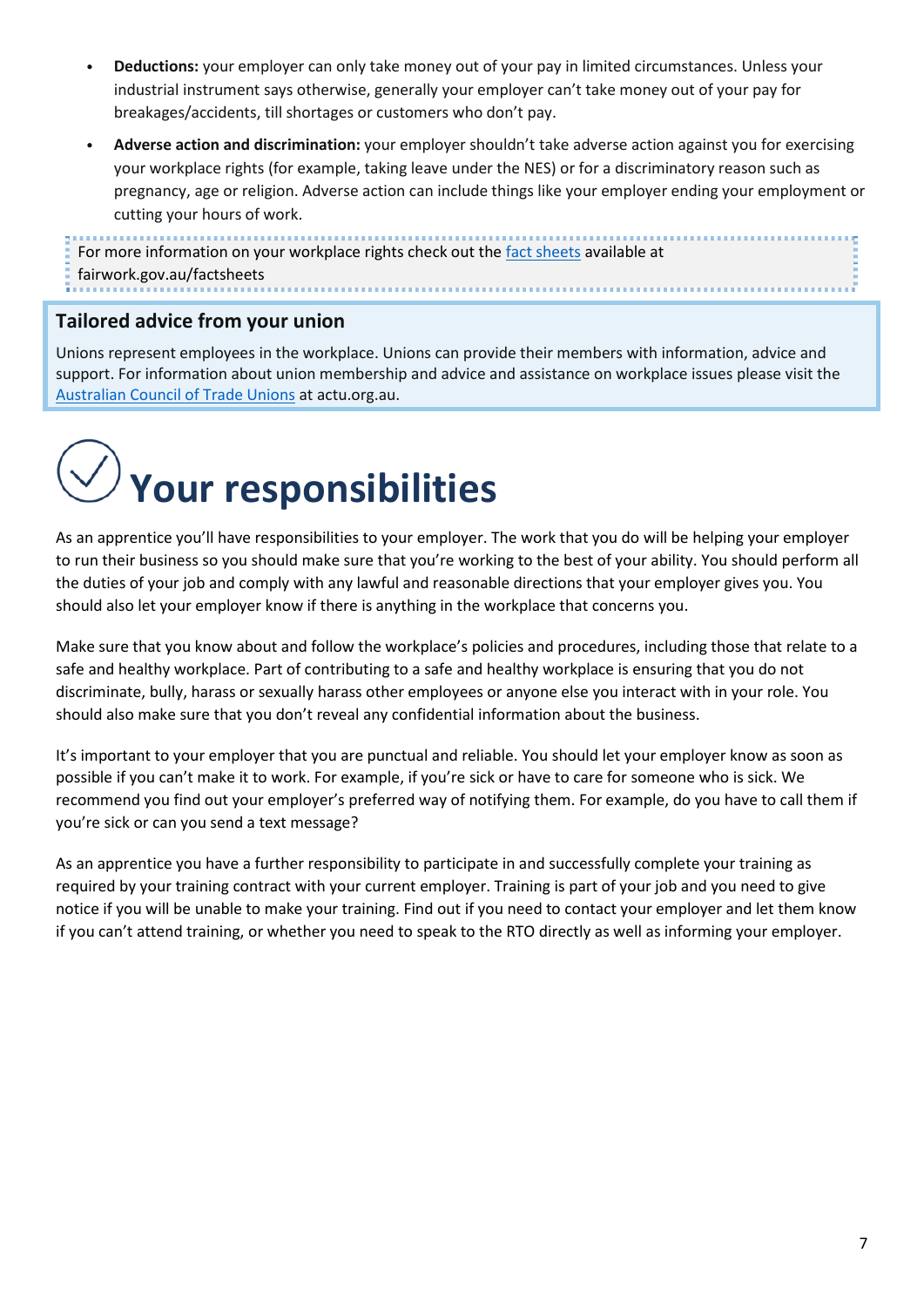# **Your first day**

You'll need to remember a lot of things on your first day. Don't be afraid to ask questions to find out what to do.

- **Work location** where you were interviewed might not be where you'll be working, so check where you need to go on your first day
- **Supervisor** make sure you know who you need to talk to when you arrive on your first day
- **Hours of work** know when you need to arrive on the first day and what hours you'll work
- **Travel arrangements** in some industries your employer will provide you with transport to work; otherwise make sure you know how you'll get to work and how long it will take
- **Dress code** find out what you should wear. If the business has a uniform you should make arrangements to collect this
- **Facilities** find out if the business has a kitchen or meals area and what facilities are available for you to prepare or buy your meals
- **Your duties** find out what type of tasks you'll be doing
- **Paperwork** you'll generally need to fill in forms about taxation and superannuation, provide your employer with your bank details and you might also need to sign a contract, a confidentiality agreement or other documents
- **Registered Training Organisation** find out when and how your training will be delivered by your RTO. Whether it will be at TAFE or another location, and what days/hours you will be expected to attend training
- **Workplace policies** find out what the policies and procedures are in your workplace. These can cover things like social media use, public holidays and sick leave procedures.

### **Be MoneySmart**

Now that you're earning money you want to be smart about what you do with it. The Australian Securities and Investments Commission (ASIC) have free Be MoneySmart online training modules to help apprentices and VET school students manage their money and learn skills that will help them in the future. For more information refer to ASIC's [MoneySmart](http://www.moneysmart.gov.au/teaching/teaching-resources) website at moneysmart.gov.au/teaching/teaching-resources

# **Resolving workplace issues**

Even in the best workplaces there may be times when issues arise. Sometimes they will be minor and will be easily resolved, but sometimes the situation will be more complex. Although it can be difficult, it's important that you try to deal with any issues straight away, otherwise they can get worse.

As soon as you can, you should speak with your employer about the issue. If you're unsure about how to start this conversation you should complete our free ['Difficult conversations in](http://www.fairwork.gov.au/learning) the workplace – employee' online learning [course](http://www.fairwork.gov.au/learning) at [fairwork.gov.au/learning](http://www.fairwork.gov.au/learning)

You need to be prepared to work with your employer to resolve an issue. If you take a flexible and practical approach to resolving the issue, you and your employer should be able to find the solution that best suits everyone.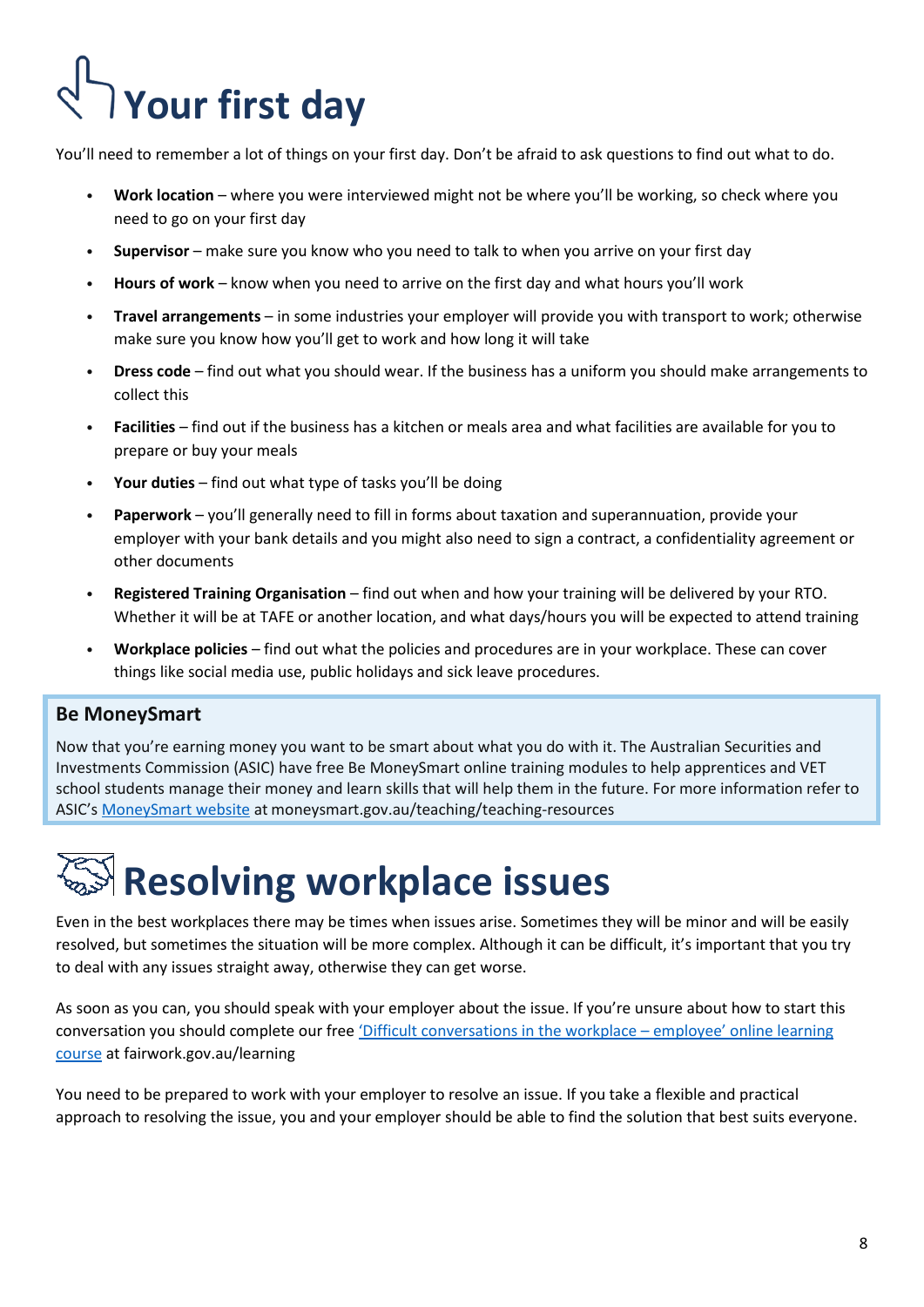### **Who can give me support during my apprenticeship?**

If you have an issue you have been unable to resolve with your employer or need support during your apprenticeship you can contact your Australian Apprenticeship Support Network provider or your state or territory training authority for support.

The Australian Apprenticeship Support Network provides free support services for Australian Apprenticeships. This includes providing information and assistance to employers, apprentices and other interested people. They also administer government incentive payments to employers and allowances for Australian Apprentices. You can find your [local provider](http://www.australianapprenticeships.gov.au/search-aasn) at australianapprenticeships.gov.au/search-aasn

State training authorities are government departments in each state or territory responsible for the operation of the Vocational Education and Training (VET) system (including Australian Apprenticeships) within that jurisdiction. You can you find your relevant state or territory training authority at the end of this guide.

# **Getting the most out of your apprenticeship**

Being flexible and positive will help you make the most of this opportunity. It's best practice to work with your employer to see how you're performing and how you can improve your work. It helps to make sure you're using your skills and knowledge to the best of your ability and being a good employee. For example, you can use your initiative, organise and prioritise your work and look for ways you can incorporate what you've learnt in training. Keep learning and remember there might also be further formal training opportunities.

Everyone wants to work in a happy and productive workplace. Part of being a successful apprentice is contributing to a positive workplace culture. You can do this by assisting other employees where appropriate, learning from others and working cooperatively with your team.

You should also think about the way that you work with your employer. If you show your employer that you are a trustworthy employee and build a good working relationship, it will be easier to talk to them about work and any issues that arise.

There are a number of skills that will help you to succeed in your job. These include:

- being a clear communicator
- working well in a team
- problem solving
- planning and organising your work
- working independently
- learning and developing new skills
- using relevant technology
- showing initiative and contributing.

| You can improve some of these skills by completing our free 'Starting a new job' online learning course at |  |
|------------------------------------------------------------------------------------------------------------|--|
| fairwork.gov.au/learning                                                                                   |  |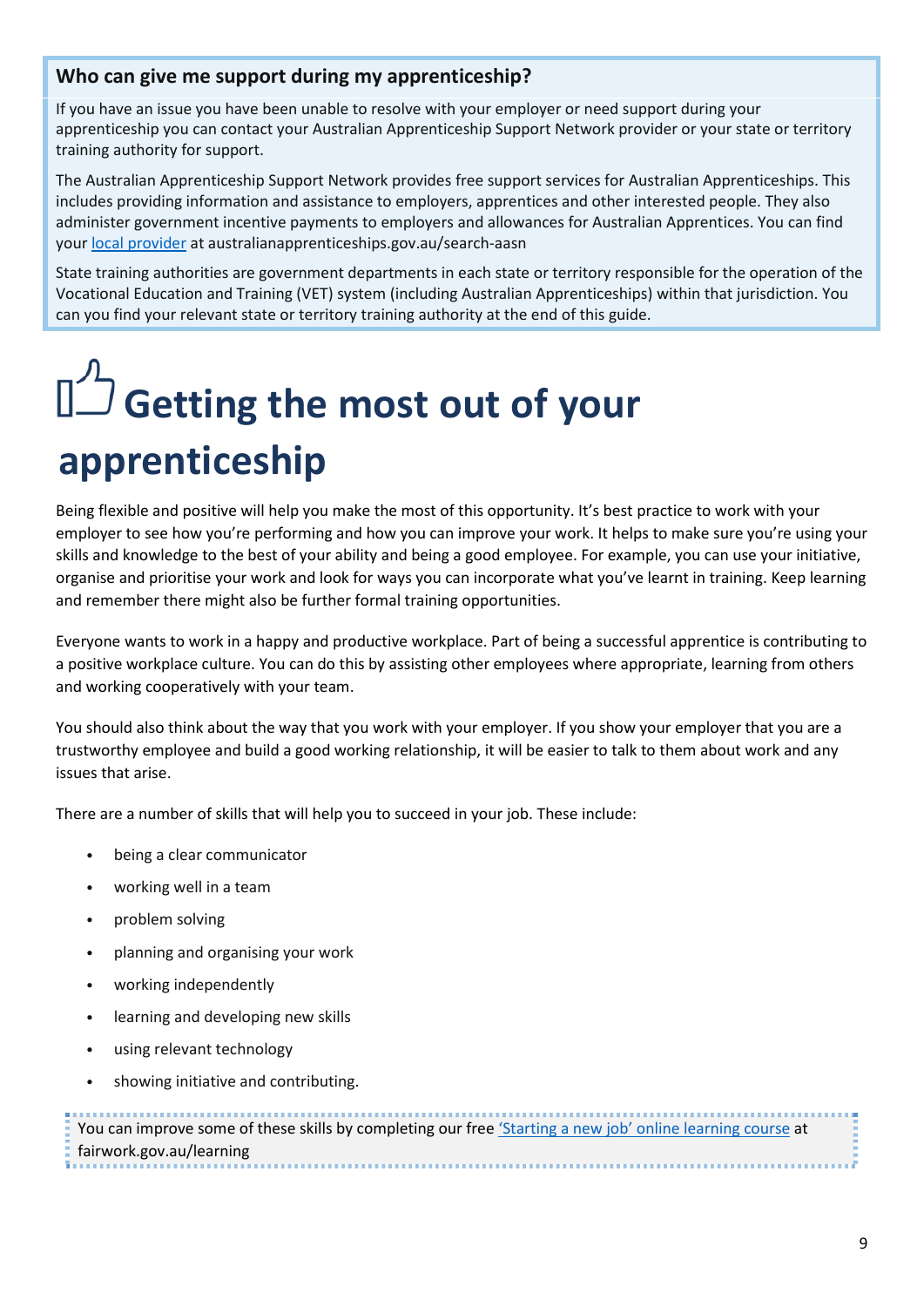# **Your apprenticeship checklist**

You can work through this checklist to help make sure you have all the information you need to start your

apprenticeship. If you're unsure of something, speak to your boss or contact the Fair Work Infoline on **13 13 94**.

# **First day**

Where do I need to go? \_\_\_\_\_\_\_\_\_\_\_\_\_\_\_\_\_\_\_\_

What time do I start? \_\_\_\_\_\_\_\_\_\_\_\_\_\_\_\_\_\_\_\_\_\_

Who do I report to? \_\_\_\_\_\_\_\_\_\_\_\_\_\_\_\_\_\_\_\_\_\_\_



## **Paperwork**

Have I completed and signed relevant paperwork?

 $\Box$  Letter of offer/employment contract

 $\Box$  Tax File Number declaration form

□ Superannuation choice form

 $\Box$  Formal training contract

 $\Box$  Other (for example, deductions, policies)

What info do I need to take on my first day?

\_\_\_\_\_\_\_\_\_\_\_\_\_\_\_\_\_\_\_\_\_\_\_\_\_\_\_\_\_\_

 $\Box$  Bank account details

 $\Box$  Tax file number

 $\Box$  Licences (for example, drivers licence, Responsible Service of Alcohol (RSA))

 $\Box$  Passport and visa (if visiting and working in Australia)

□ Proof of age (if under 21)

 $\Box$  Qualifications and/or school records

 $\Box$  Apprenticeship papers

 $\Box$  Emergency contact details

☐ Other: \_\_\_\_\_\_\_\_\_\_\_\_\_\_\_\_\_\_\_\_\_\_\_\_\_\_\_\_\_



Do I have to wear a uniform for work?

 $\Box$  Yes, my employer has already provided it/will provide it on first day

 $\Box$  Yes, I need to buy the uniform

 $\Box$  No, but I understand the dress code



Do I need tools for work?

 $\Box$  Yes, my employer has already provided them/will give them to me on first day

 $\Box$  Yes, I need to bring/buy my own tools

 $\Box$  N/A

# **Award/Registered Agreement**

What's my award/agreement?

☐ My award/agreement is:\_ \_\_\_\_\_\_\_\_\_\_\_\_\_\_\_\_\_

□ I am award/agreement free



**Employment type**

Am I full-time or part-time?

 $\Box$  Full-time

☐ Part-time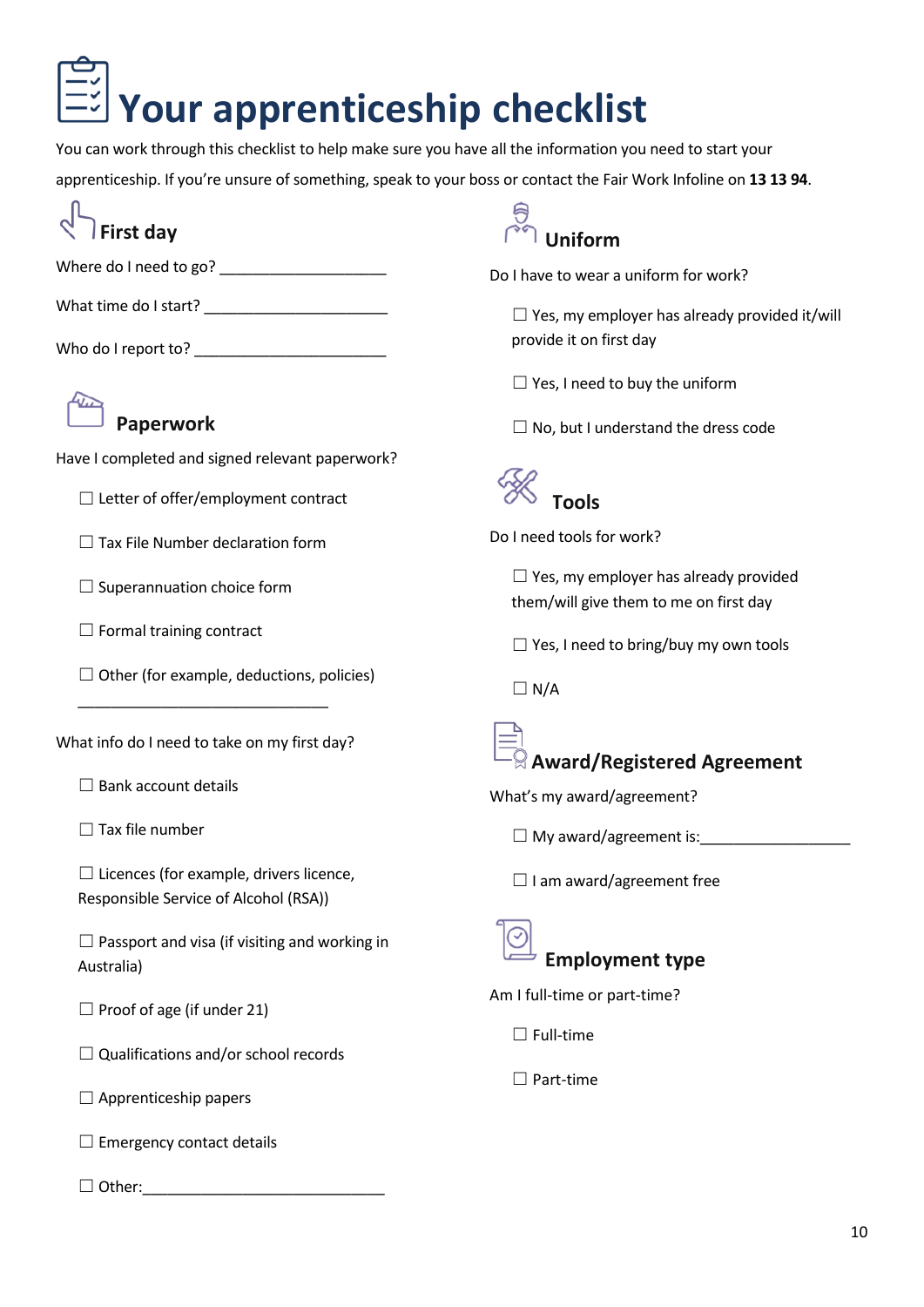Am I ongoing (permanent) or employed for a fixed term (a set time/task)?

 $\Box$  Ongoing (permanent)

 $\Box$  Fixed term

Am I a school-based or adult apprentice?

☐ Yes - school-based

□ Yes - adult (over 21)

 $\Box$  No

## 444 **Probation**

Do I know when my probation period ends?

□ Yes, my probation ends on: \_\_\_\_\_\_\_\_\_\_\_\_\_\_

 $\Box$  No, I need to follow this up with my employer

### **Training**

Who is my Registered Training Organisation (RTO) and where will training be held?

☐ My RTO is \_\_\_\_\_\_\_\_\_\_\_\_\_\_\_\_\_\_\_\_\_\_\_\_\_

☐ Training will be held at \_\_\_\_\_\_\_\_\_\_\_\_\_\_\_\_



**Duties**

Do I know what my main duties are?

☐ Yes

 $\Box$  No, I need to follow this up with my employer



What is your base pay rate?

 $\Box$  My pay rate is \$

How will I be paid?

☐ Direct deposit/EFT

☐ Cheque

☐ Cash

How often will I be paid?

☐ Weekly

 $\Box$  Fortnightly

□ Monthly

How will I be given pay slips?

☐ Email

☐ Mail

☐ Other: \_\_\_\_\_\_\_\_\_\_\_\_\_\_\_\_\_\_\_\_\_\_\_

# **Hours and shifts**

What are the minimum hours I work each week?

\_\_\_\_ hours per week

Do I know how I'll receive my roster?

☐ Yes

 $\Box$  No, I need to follow this up with my employer



# **Meal and rest breaks**

What meal and rest breaks am I entitled to?

\_\_\_\_\_\_\_\_\_\_\_\_\_\_\_\_\_\_\_\_\_\_\_\_\_\_\_\_\_\_\_\_\_\_\_



### **Fair Work Information Statement (FWIS)**

Have I received the FWIS?

☐ Yes

 $\Box$  No, I need to follow this up with my employer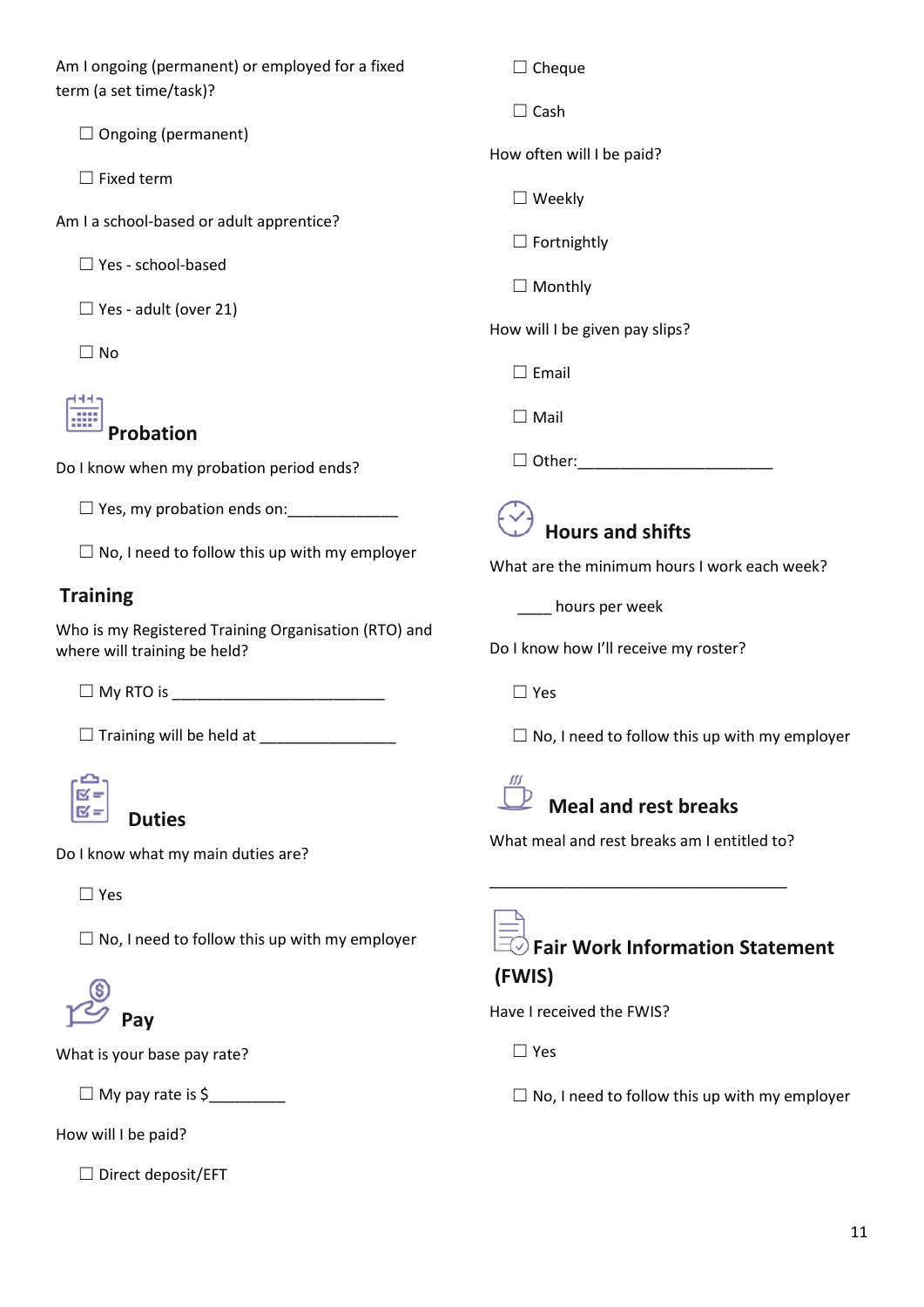

Do I know what leave I'm entitled to? Select those that apply to you:

☐ Annual leave

- □ Personal/carer's leave
- □ Compassionate leave
- ☐ Family and domestic violence leave
- □ Community service leave



# **Things to find out on my first day**

☐ Anything I haven't been able to answer above!

 $\Box$  Where I store my personal items

 $\Box$  What I do if there is an emergency

 $\Box$  The rules about making personal calls, using social media, and having visitors at work

☐ Who to contact if I'm sick or running late

 $\Box$  Who I should see if I have questions about my job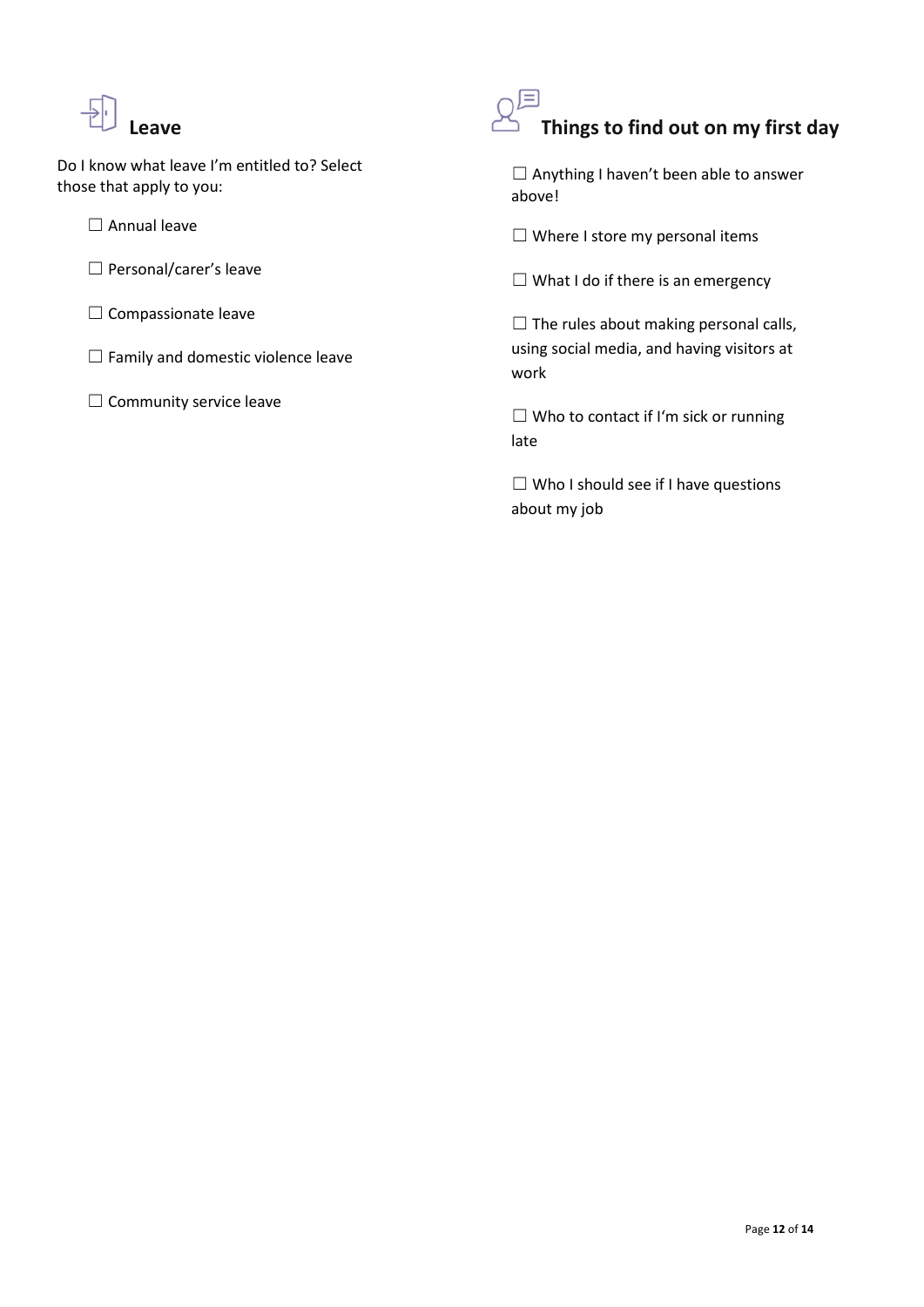# **Who to contact?**

For more information about apprenticeships you can contact Australian [Apprenticeships](http://www.australianapprenticeships.gov.au/) by visiting their website at australianapprenticeships.gov.au or by calling them on 13 38 73.

#### **State and territory training authorities:**

- **ACT** Skills Canberra ACT Chief Minister, Treasury and Economic Development Directorate: [cmtedd.act.gov.au/skillscanberra](http://www.cmtedd.act.gov.au/skillscanberra) or call (02) 6205 8555
- **NSW** Training Services NSW NSW Department of Industry: [training.nsw.gov.au](http://www.training.nsw.gov.au/) or call 13 28 11 (local) or 1300 772 104 (interstate)
- **NT** Department of Trade, Business and Innovation: [nt.gov.au/employ/apprenticeships-and](https://nt.gov.au/employ/apprenticeships-and-traineeships)[traineeships or call \(08\) 8935 7707](https://nt.gov.au/employ/apprenticeships-and-traineeships)
- **QLD** Department of Education and Training: [qld.gov.au/education/apprenticeships](http://www.qld.gov.au/education/apprenticeships) or call 1800 210 210
- **SA** –Department of State Development: [skills.sa.gov.au/apprenticeships-traineeships](http://www.skills.sa.gov.au/apprenticeships-traineeships) or call 1800 673 097
- **TAS** Skills Tasmania Department of State Growth: [skills.tas.gov.au/apprenticeshipstraineeships](http://www.skills.tas.gov.au/apprenticeshipstraineeships) or call 1800 655 846
- **VIC** For apprenticeship regulatory matters, including the regulation of Group Training Organisations - Victorian Registration and Qualifications Authority: [vrqa.vic.gov.au](http://www.vrqa.vic.gov.au/) or call 1300 722 603
- **VIC** For all other apprenticeship matters Department of Education and Training: [education.vic.gov.au/training](http://www.education.vic.gov.au/training) or call (03) 9637 2000
- **WA** Apprenticeship Office Department of Training and Workforce Development: [dtwd.wa.gov.au/apprenticeship-office](http://www.dtwd.wa.gov.au/apprenticeship-office) or call 13 19 54 (local) or (08) 6551 5499 (interstate)

#### **State and territory workplace health and safety bodies:**

- Commonwealth Comcare: [comcare.gov.au](http://www.comcare.gov.au/)
- ACT Work Safe: [worksafe.act.gov.au](http://www.worksafe.act.gov.au/)
- NSW SafeWork: [safework.nsw.gov.au](http://www.safework.nsw.gov.au/)
- NT WorkSafe: [worksafe.nt.gov.au](http://www.worksafe.nt.gov.au/)
- QLD Workplace Health and Safety Queensland: [worksafe.qld.gov.au](http://www.worksafe.qld.gov.au/)
- SA SafeWork: [safework.sa.gov.au](http://www.safework.sa.gov.au/)
- TAS WorkSafe: [worksafe.tas.gov.au](http://www.worksafe.tas.gov.au/)
- VIC WorkSafe: [worksafe.vic.gov.au](http://www.worksafe.vic.gov.au/)
- WA WorkSafe: [commerce.wa.gov.au/WorkSafe](http://www.commerce.wa.gov.au/WorkSafe)